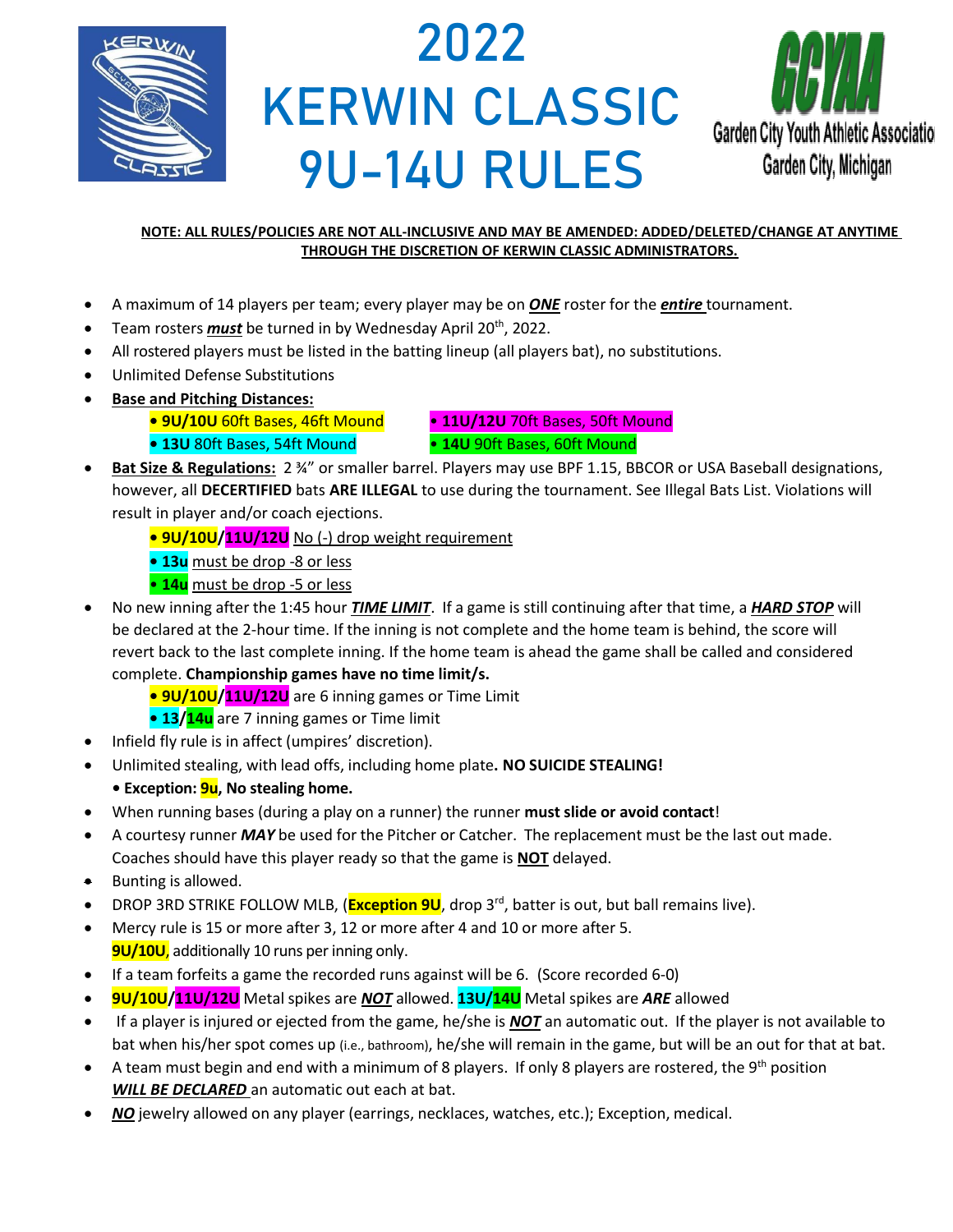## *PITCHING RULES*

• **NO MORE THAN (***see below*) **CONSECUTIVE OUTS PER GAME**

• **9U/10U** no more than **9** consecutive outs per game

• **11U/12U** no more than **12** Consecutive outs per game

• **13U/14U** No more than **15** consecutive outs per game

- In the event any additional out(s) are made from the result of double or triple play, there is no penalty.
- If a team violates the *"OUTS"* rule, the opposing team wins by forfeit.
- A **NEW** pitcher will be allowed 8 warm-up pitches, 5 for pitcher who pitched previous inning/s.
- Once a pitcher is taken out of pitching in a game, he/she may not reenter as pitcher.
- *9U ONLY, BALKS* will be called; they are considered *DEAD BALLS*; *INSTRUCTIONAL ONLY.*
- Pitchers **MUST** be removed after hitting 3 batters in a game.
- **9U/10U ONLY;** Curve balls are *NOT* allowed. • If a curve ball is thrown, the pitcher will be warned once. If another curve ball is thrown the pitcher will be removed, as a pitcher, from the game. If a curve ball is thrown and the batter swings, 1.) if the ball is hit, it will be considered a live ball and the pitcher is either warned or removed, 2.) if the batter swings and misses the ball is considered a dead ball and proper action will be taken against the pitcher (warning or removal)
- Coaches must notify the umpire of all pitching changes.
- *NO VERBAL* intentional walks.
- No individual arm sleeves allowed; *EXCEPTION* the pitcher is wearing a long sleeve shirt (during cold weather) where *BOTH* sleeves are of the same color, *except* white and/or grey colors not allowed!

### **All other rules to follow MLB.**

## *CONDUCT*

- **NO WARM-UPS ON ANY INFIELD BEFORE GAMES, INCLUDING OUT-OF-BOUND AREAS.** *AFTER* **FIELD GROOMERS HAVE FINISHED DRAGGING AND/OR CHALKING WARM-UPS ARE PERMITTED IN THE OUT-OF-BOUND AREAS OF THE INFIELD.**
- Managers and assistant coaches will set good examples of sportsmanship.
- Only the **manager/head coach** is allowed to speak to umpires during the game regarding a challenge, call, rule, explanation, etc. Assistant coaches and parents are not allowed!
- No team member, coach, manager, or spectator may dispute an umpire's *judgment* call.
- Parents are **NOT** allowed in the dugout during the game.
- Players should remain in the dugout during the game.
- No smoking on the fields, in the stands and in or near dugouts.
- No alcohol or drug usage ANYWHERE near the ball fields/parks.
- If a coach, player or parent are ejected from any game, they will be ejected for that game and potentially the entire tournament. The tournament Administrator/Director reserves the right to make the decision for complete tournament ejection.
- **NO BBQ GRILLS OR OTHER SUCH COOK OUTS PERMITTED AT OR NEAR ANY CONCESSION STAND OR BALL FIELD AREA.**

#### *PLEASE FOLLOW ALL STATE OF MICHIGAN COVID-19 GUIDELINES*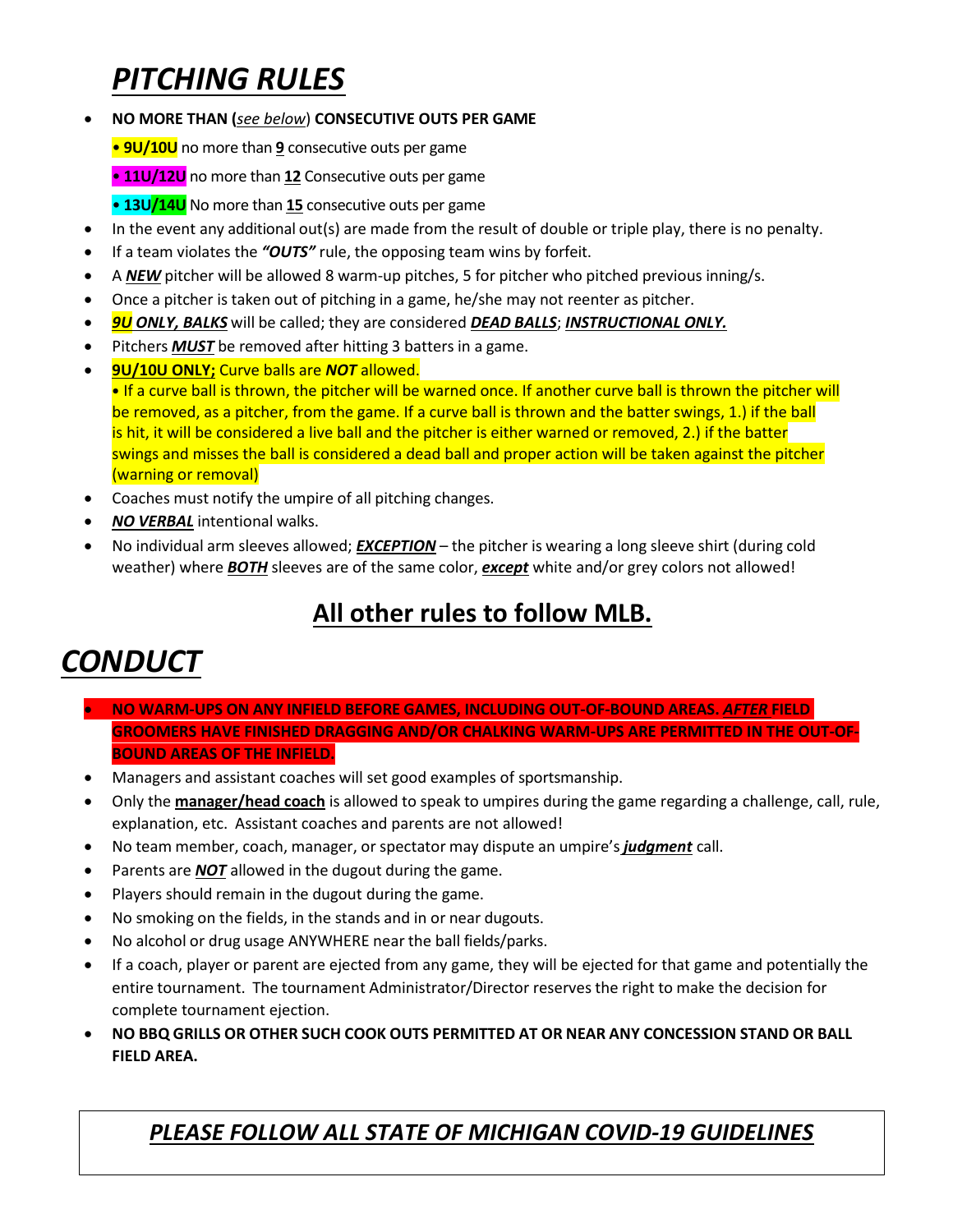| <u> 2022 KERWIN CLASSIC DECERTIFIED BATS LIST</u> |                 |              |                                |                  |                           |  |  |  |  |
|---------------------------------------------------|-----------------|--------------|--------------------------------|------------------|---------------------------|--|--|--|--|
| Year                                              | <b>League</b>   | <b>Brand</b> | <b>Model</b>                   | <b>Picture</b>   | Color                     |  |  |  |  |
| 2017                                              | <b>USSSA</b>    | *DeMarini    | CF Zen                         |                  | Blue/White<br>Green/White |  |  |  |  |
| 2018                                              | <b>USA Bats</b> | Easton       | Ghost X 30"                    | $7 - 10$         | Yellow/Black              |  |  |  |  |
| 2018                                              | <b>USSSA</b>    | *Dirty South | <b>KAMO</b>                    |                  | Green/Black<br>White      |  |  |  |  |
| 2018                                              | <b>BBCOR</b>    | Mattingly    | <b>Balistk</b>                 | <b>MATTINGLY</b> | Blue/White                |  |  |  |  |
| 2018                                              | <b>BBCOR</b>    | <b>Nike</b>  | CX <sub>2</sub>                |                  | Grey/White                |  |  |  |  |
| 2018                                              | <b>BBCOR</b>    | Slugger      | <b>TPX Dynasty</b>             |                  | Red/Grey                  |  |  |  |  |
| 2018                                              | <b>BBCOR</b>    | Marucci      | CAT <sub>5</sub><br>33" & 34"  | <b>(b)</b> CAT 5 | White/Grey                |  |  |  |  |
| 2018                                              | <b>BBCOR</b>    | Reebok       | <b>TLS Vector</b><br>32" & 33" | $-2 - k$ 6600    | Red/Black                 |  |  |  |  |
| 2018                                              | <b>BBCOR</b>    | Marucci      | <b>Black</b><br>33" & 34"      |                  | <b>Black</b>              |  |  |  |  |
| 2020                                              | <b>BBCOR</b>    | *Louisville  | Slugger<br>Meta GLD            |                  | Gold/Black                |  |  |  |  |
| 2020                                              | <b>BBCOR</b>    | *Louisville  | Slugger<br>Meta<br>Custom      | N/A              | Various                   |  |  |  |  |
| 2020                                              | <b>BBCOR</b>    | *Louisville  | Slugger<br>Meta                | METH (17)        | Black/Blue                |  |  |  |  |

\***The 2017 CF Zen** USSSA lost its 1.15 certification in all sizes and lengths of the drop 10 2 3/4 and drop 8. This is the Blue/White 2 3/4 as well as the drop 8 Green/White one. As well, the bats zero dark thirty and custom versions are also decertified. Serial numbers that start with: WTDXCBR & WTDXCBZ

\***The Easton Ghost X** 30/20 YBB18GX10 and LL18GHX 30/20 2 5/8" has been decertified by USA Baseball and is no longer an approved bat under the USABat Standard. This applies to the 30" (-10) length of the Ghost X YBB18GX10 and LL18GHX. All other certified lengths and drops of the Easton Ghost X USABat remain approved for play

**\*2018 Dirty South KAMO with serial number BB KA 8 is illegal for play in the following sizes:** two drop 10's and three drop 8's (30/22 31/21 32/22 31/23 32/24).

**\*2020 Louisville Slugger Meta** – Gold (-3) 2 ⅝" BBCOR Baseball Bat - 33 in./30 oz. WBL2363010303. **\*2020 Louisville Slugger Meta Custom (Not pictured)** WTLCBBMP20V (-3) BBCOR Baseball Bat 33 in./30 oz **\*2020 Louisville Slugger Meta -** WTLBBMTB32033 (-3) 2 ⅝" BBCOR Baseball Bat - 33 in./30 oz.

**No bat shall be used if dented, cracked, modified or misshaped. The bat's knob may be solid or hollowed to house an embedded metric sensor. If a sensor is used, it shall (1) not affect performance; (2) be secured by a locking mechanism and a back-up mechanism to keep it in place; and (3) have a distinguishing "off-line" mode to prevent data from being accessed during a game.**